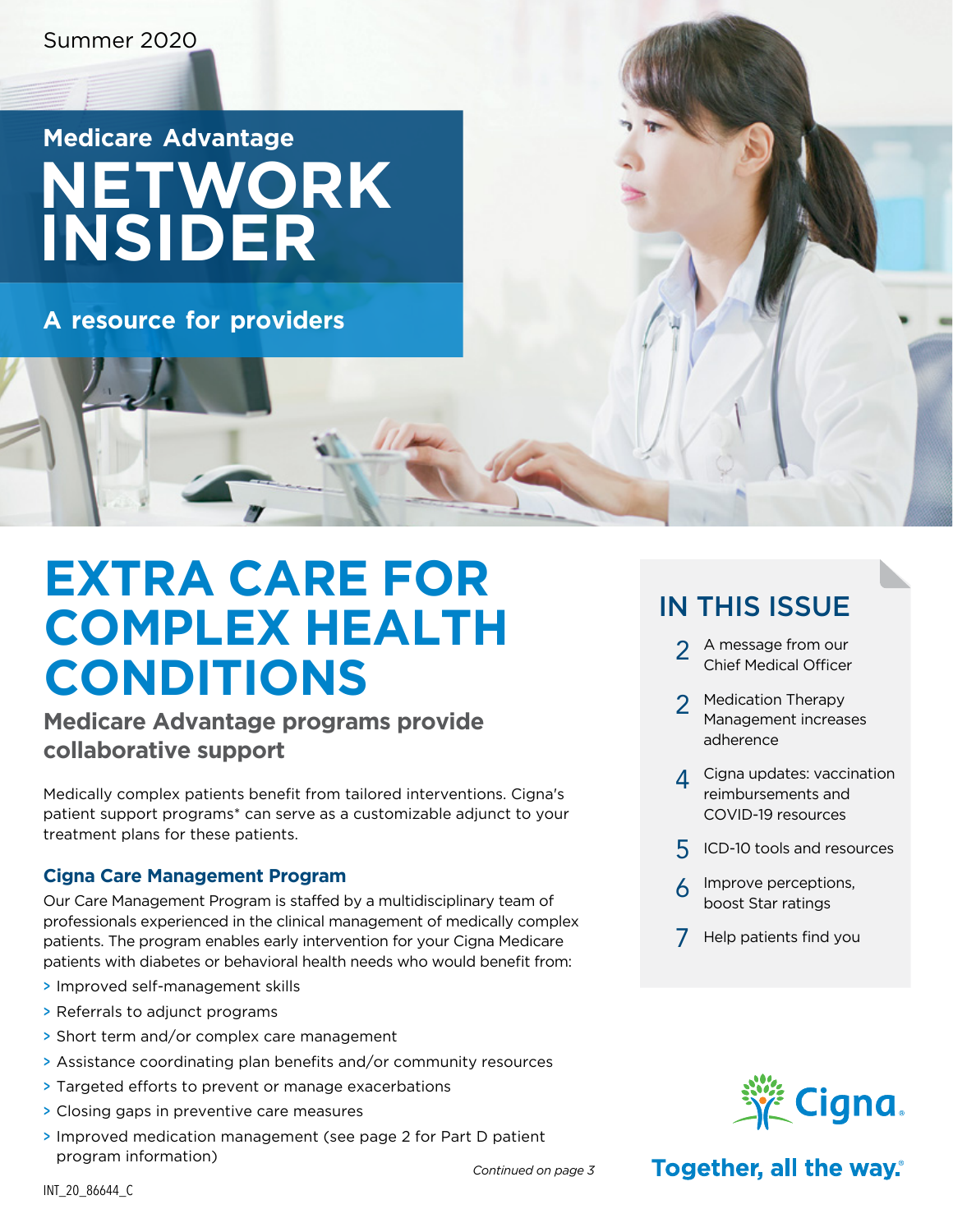### <span id="page-1-0"></span>**A MESSAGE FROM OUR CHIEF MEDICAL OFFICER**



**Gina M. Conflitti, MD, MBA, FACP**

Our team approach to health care is a theme we emphasize often when communicating with your Cigna Medicare patients. I've never been prouder to be part of that team than I am now, as we navigate the COVID-19 pandemic together. Thank you for your commitment to providing continuity of care in the face of such an unprecedented event.

This crisis remains fluid and requires vigilant monitoring to stay on top of the latest testing and treatment plans. For updates, visit **[MedicareProviders.Cigna.com](http://MedicareProviders.Cigna.com)**.

We're committed to collaborating with you to provide resources that augment patient care. These include the support programs described below and on the next [page.](#page-2-0) They're available at no cost to your patients and designed to enhance your treatment plans.

Gina M. Conflitti, MD, MBA, FACP Cigna Chief Medical Officer Government Business

# **IMPROVE OUTCOMES, BOOST ADHERENCE**

Achieving desired medication therapy outcomes relies on a number of factors: maintaining optimal adherence, identifying care gaps, reducing barriers and finding potential cost-saving opportunities. Cigna's Medication Therapy Management (MTM) program can help you achieve these goals for your Cigna Medicare patients.

#### **How MTM works**

- > Eligible patients are automatically enrolled and encouraged to complete a Comprehensive Medication Review (CMR) prior to their annual wellness visit
- > No cost to the patient
- > In 2020, participants must:
	- Have at least three of the following conditions: congestive heart failure (CHF), diabetes, dyslipidemia, hypertension, osteoporosis
	- Take at least seven Part D drugs from select classes
	- Be likely to incur annual costs of \$4,255 or more for covered drugs

#### **How CMRs work**

The CMR is a key component of MTM:

- > Cigna pharmacists review your Cigna Medicare patient's medication regimen (e.g., prescription and over-the-counter medications, herbal therapies, dietary supplements).
- > If any potential drug therapy problems (DTPs) are identified, the prescribing providers and/or primary care provider (PCP) are notified and provided with the patient's prior four-month medication history.
- > After their consultation with the pharmacist, the patient receives a letter listing all reviewed medications and an action plan to share with their PCP.

Your eligible Cigna Medicare patients can call **1-800-625-9432** to initiate their annual CMR.

*CMR completion rates impact Part D Star ratings, so it's important to encourage your patients to complete it.*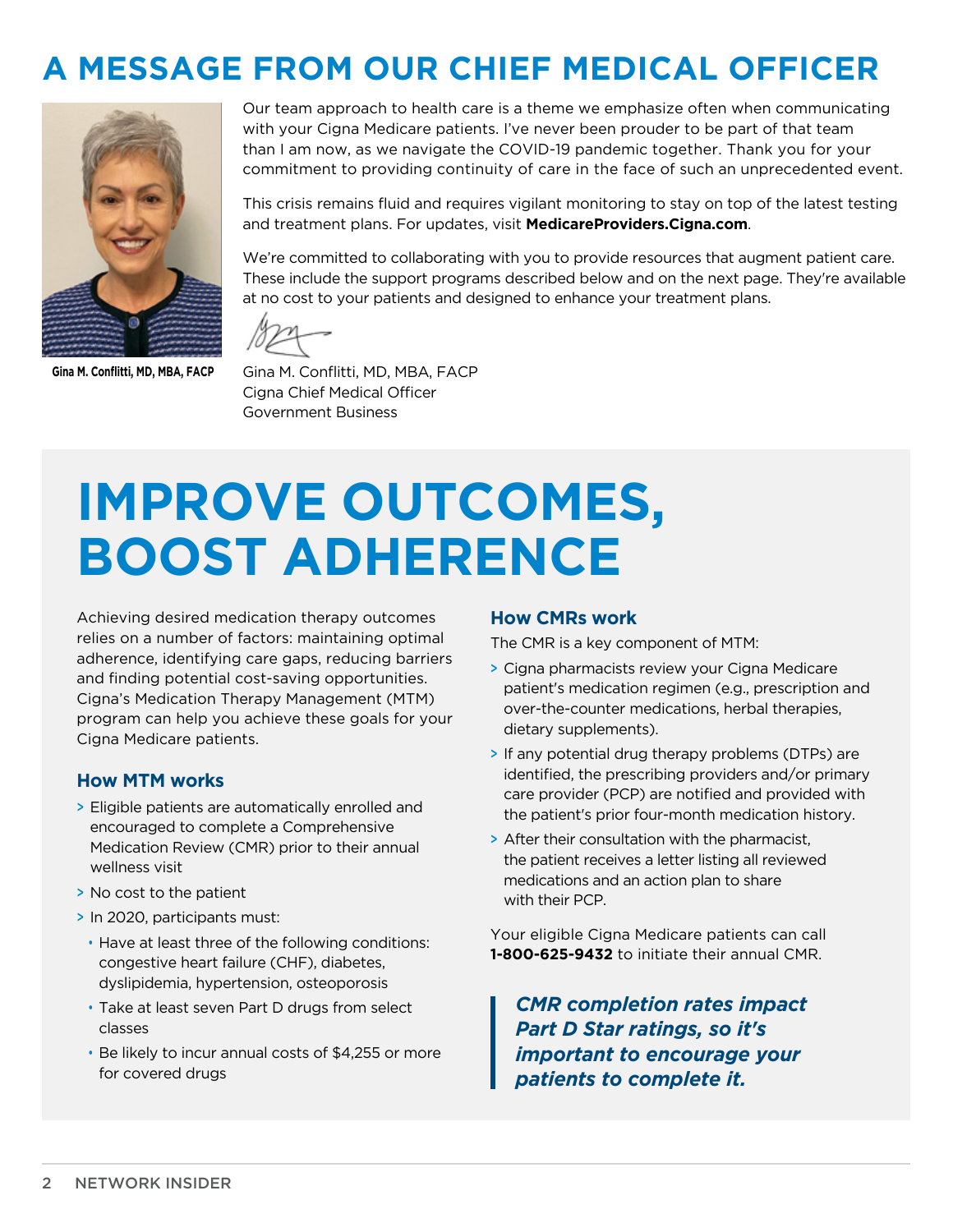## <span id="page-2-0"></span>**EXTRA CARE FOR COMPLEX HEALTH CONDITIONS**

Continued from page 1

The programs listed below are available at no additional cost to the patient and are not intended to replace the PCP. For more information, contact your Network Operations Representative.

| Program                                                                                                                                                                                      | <b>Who qualifies?</b>                                                                                                                            | To refer patients or learn more, contact:                                                                                                                                                                    |  |
|----------------------------------------------------------------------------------------------------------------------------------------------------------------------------------------------|--------------------------------------------------------------------------------------------------------------------------------------------------|--------------------------------------------------------------------------------------------------------------------------------------------------------------------------------------------------------------|--|
| <b>Behavioral health</b>                                                                                                                                                                     |                                                                                                                                                  |                                                                                                                                                                                                              |  |
| > Uses predictive analytics to<br>identify care-avoidant patients<br>> Works with patients on self-<br>identified health issues<br>> Provides medical, therapy and<br>coaching interventions | Patients with untreated<br>behavioral health conditions<br>that exacerbate serious physical<br>health conditions and drive high<br>medical costs | > Your Network Operations Representative<br>or Provider Customer Service at<br>1-800-627-7534<br>> Cigna Behavioral Health: 1-800-866-6534                                                                   |  |
| <b>Medicare Diabetes Prevention Program</b>                                                                                                                                                  |                                                                                                                                                  |                                                                                                                                                                                                              |  |
| Developed by the Centers for<br>Disease Control and Prevention<br>> Promotes healthy lifestyles and<br>weight loss to reduce Type 2<br>diabetes risk                                         | Patients with pre-diabetes and<br>qualifying lab work                                                                                            | > soleranetwork.com/medicaredpp for<br>provider referral forms (requires recent blood<br>value and BMI to confirm eligibility)<br>> Solera: <b>1-877-486-0141</b> , Monday - Friday,<br>9 a.m. - 9 p.m. EST. |  |

\* Clinical patient support programs are not available in all geographical areas.

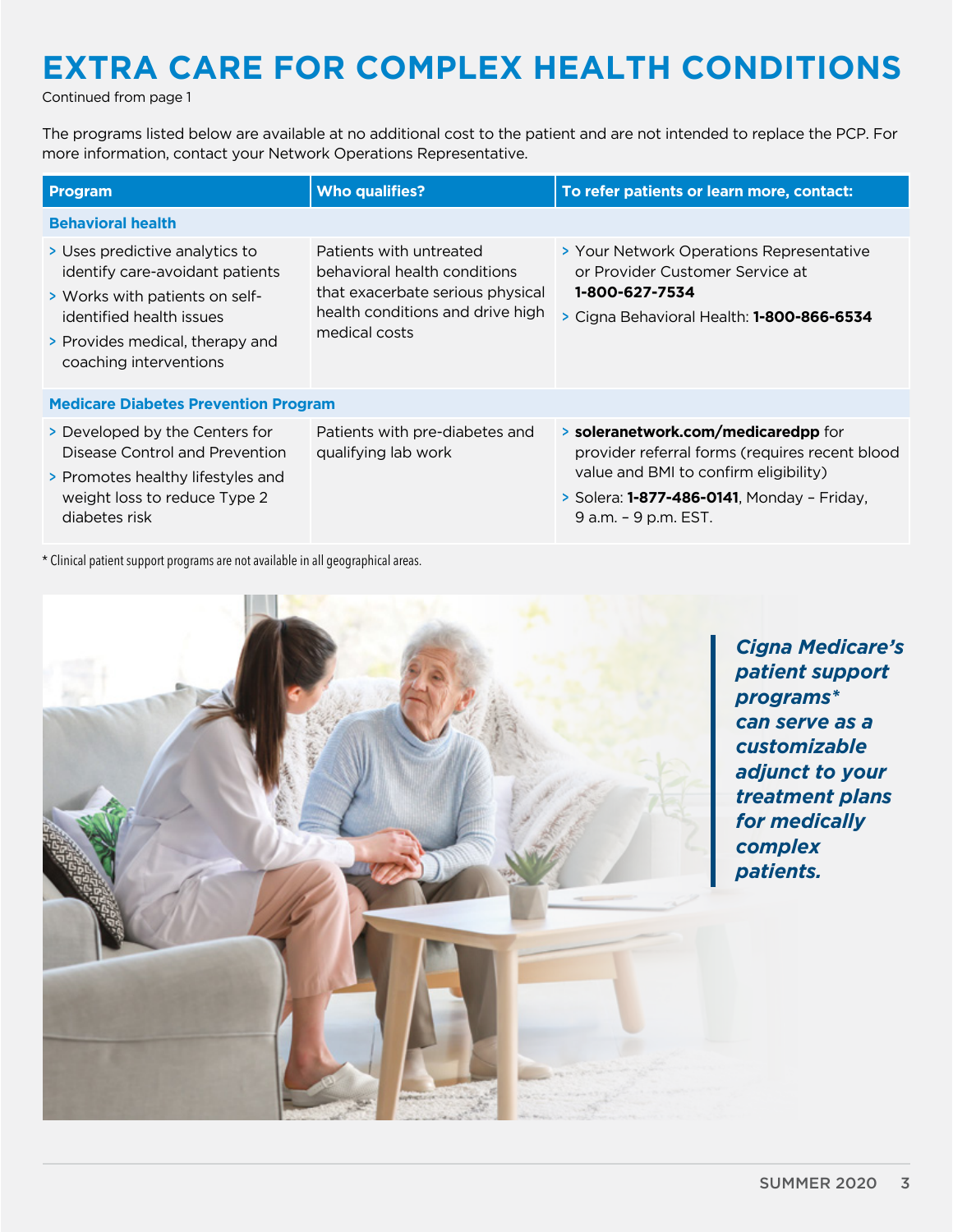# <span id="page-3-0"></span>**CIGNA UPDATES**

## **A QUICK SHOT ON VACCINE REIMBURSEMENT**

**Risk usually determines Part B or Part D coverage**

With common flu season ahead, we make it easier for Medicare providers to stay up to speed on those vaccines that should be reimbursed under Part B and under Part D.

Whether for injection or nasal mist, process **flu** vaccine reimbursements through Part B; **pneumococcal** vaccines (Prevnar 13 and Pneumovax 23) also fall into this category.

With other kinds of vaccines, a patient's risk level often determines how they should be processed. Higher risk falls under Part B; low risk, Part D. For example:

> **Hepatitis B** should be processed through Part B for patients with intermediate- or high-risk factors like end-stage renal disease, IV drug use, whether they're homosexual men and other indicators. Low-risk patients are processed under Part D.

- > **Tetanus** should be processed under Part B when necessary due to an injury, but under Part D when given as general prevention.
- > **Varicella** (shingles, chickenpox) vaccines are always processed under Part D.

In general, vaccinations given because of injury or direct exposure to disease are covered under Part B. Prophylactic vaccines other than influenza and pneumococcal fall under Part D.

We've made vaccination reimbursement quicker and easier. Visit **[MedicareProviders.Cigna.com](https://medicareproviders.cigna.com/)** > Pharmacy Resources > Vaccines Quick Reference Guide.

### **COVID-19 INFORMATION AND RESOURCES**

The COVID-19 pandemic is a medical moving target, so we've made resources available online to help providers navigate the upheaval. Visit **[MedicareProviders.Cigna.com](https://medicareproviders.cigna.com/)** for the latest guidance on:

- > Authorization guidelines
- > Screening/testing and treatment
- > Telehealth
- > CPT and diagnosis list
- > Frequently asked questions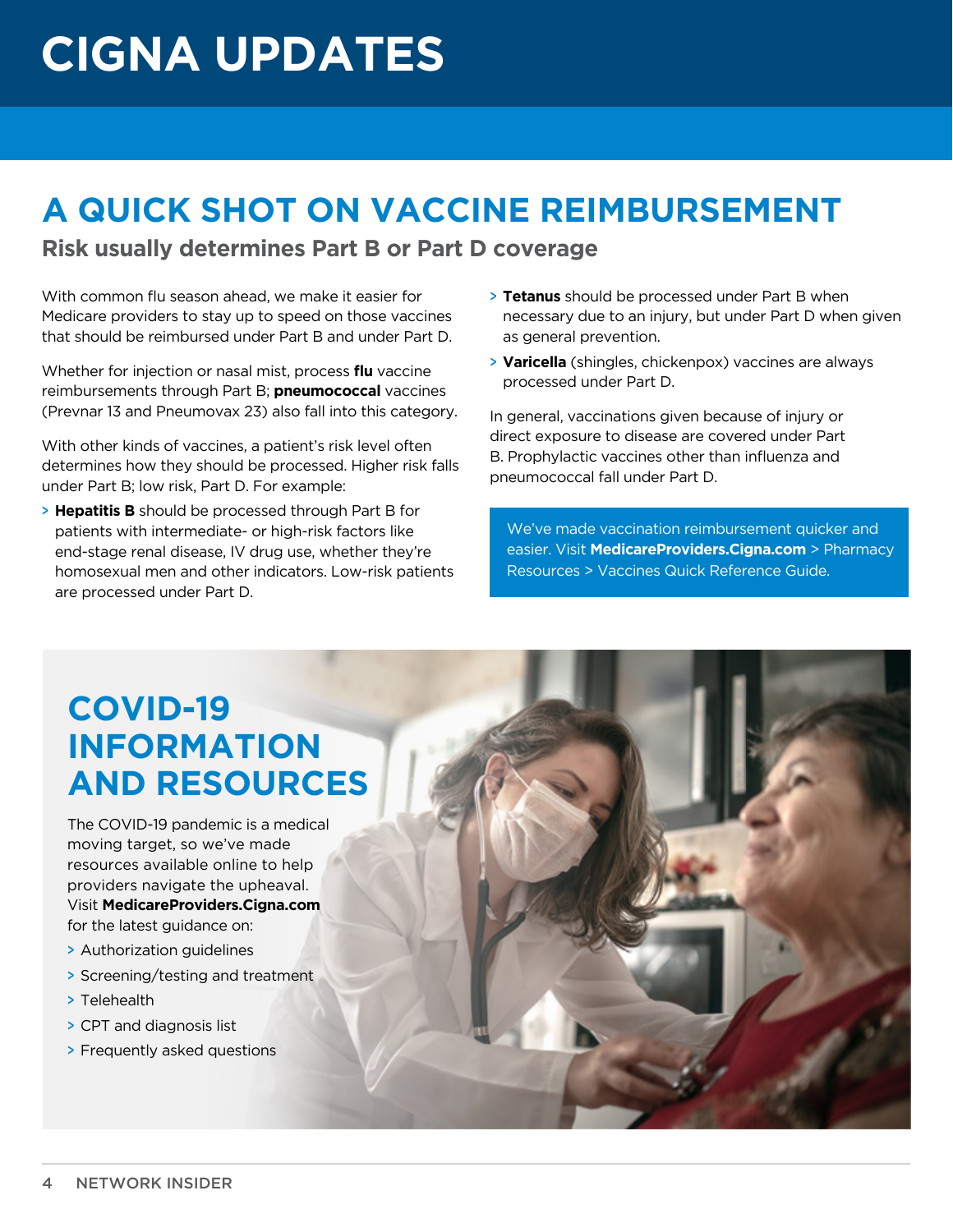## <span id="page-4-0"></span>**MEDWATCH**

#### **Adverse drug event reporting tool**

**The problem:** Because clinical trials may not reveal *all* potential safety concerns, especially after a drug or product is marketed, the FDA relies on health professionals to voluntarily report adverse events.

**A solution:** If your patients experience adverse events with a medication (e.g., unexpected side effect) or medical product (e.g., quality issue), you can report it through MedWatch, a safety tool provided by the U.S. Food and Drug Administration (FDA).

Using Form 3500, you can submit reports:

- > Online: **[FDA.gov/safety/MedWatch](https://www.fda.gov/safety/medwatch-fda-safety-information-and-adverse-event-reporting-program)** (also sign up for safety alerts)
- > By phone: **1-800-332-1088**
- > By fax: 1-800-332-0178

#### **PHARMACY-RELATED COMMUNICATION RESOURCES FOR YOUR PRACTICE**

Visit **[MedicareProviders.Cigna.com/az-region](http://MedicareProviders.Cigna.com/az-region)** > Medicare Pharmacy Resources to find the following tools:

- > Express Scripts, Accredo specialty pharmacy and home delivery information
- > Part D Provider Partnership Guide
- > Market medication adherence guides
- > 2020 formulary



## **DECODING THE CODES**

#### **Tools to boost documentation accuracy, reimbursement speed**

The complexities of coding and documentation can be daunting and time-consuming, especially when it comes to chronic diseases. These user-friendly tools and resources can ease the load and ensure more reliable results.

#### **ICD-10 digital guide**

Cigna's ICD-10 Provider Partnership Guide is a digital resource that helps clinicians hone their coding and documentation skills. The easy-to-navigate guide includes tips and best practices, a quick-reference section and indepth disease-specific information.

View it at **[MedicareProviders.Cigna.com/](http://MedicareProviders.Cigna.com/az-region)az-region** > ICD-10 Provider Partnership Guide.

#### **Documentation & coding compliance reports**

These reports make it easier for you to determine if your documentation and coding meets Cigna's best practice standards. Built using ICD-10 and CPT codes, they are specifically developed to support your practice.

Cigna will arrange regular deliveries of these reports to you and your staff.

Start using these reports to enhance documentation and coding compliance.

<sup>2</sup> Contact your Provider Education Specialist to learn more.

#### **Need to correct a previously submitted diagnosis?**

We can help. Contact your Provider Education Specialist, or email [CCQI@Cigna.com](mailto:CCQI@Cigna.com) for research and review. A copy of *Cigna's Best Practices For Documentation and Coding* is available at **[MedicareProviders.Cigna.com/](https://medicareproviders.cigna.com/az-region)az-region** > ICD-10 Provider Partnership Guide.

#### **Compliance concerns?**

To report suspected or detected Medicare program non-compliance, contact: Cigna Medicare Advantage c/o Compliance Department P.O. Box 20002, Nashville, TN 37202 **1-800-230-6138** | Monday-Friday, 8 a.m.-6 p.m. CST

#### **Educational opportunities**

To sharpen your coding skills, try out our quick, on-demand, disease-specific training webinars at **[MedicareProviders.Cigna.com](http://MedicareProviders.Cigna.com)** > ICD-10 Coding and Documentation.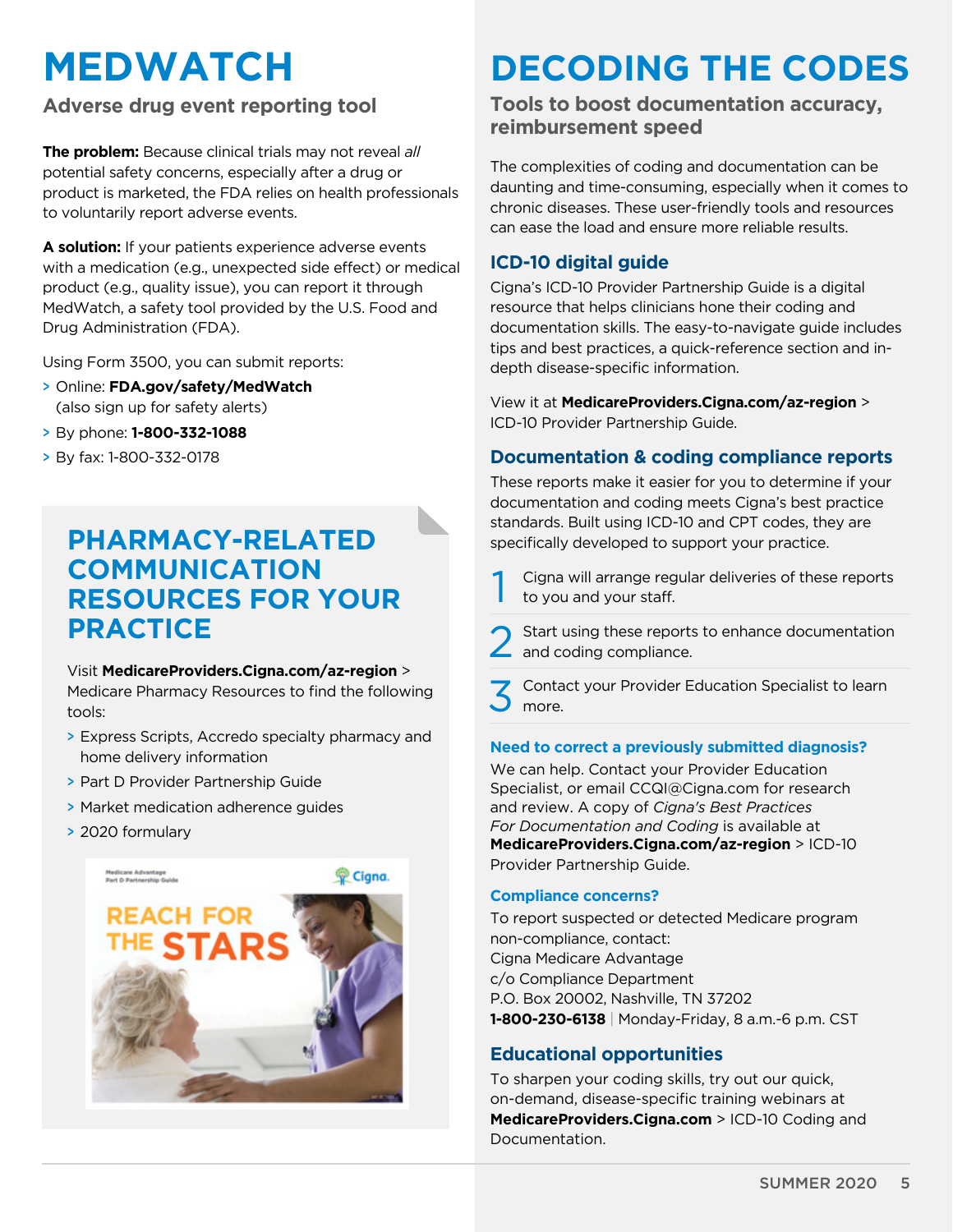## <span id="page-5-0"></span>**IMPROVE PERCEPTIONS, INCREASE STAR RATINGS**

#### **Tools you can use to communicate**

Medicare Star ratings reflect patients' perceptions about the care they receive from their providers. These patient-facing educational tools can help improve these perceptions at no cost to your practice:

- > Postcards
- > Posters and brochures about:
- Fall risk
- Urinary incontinence
- Physical activity
- Depression
- Vaccinations
- > CDC flu fliers and posters
- > Survey reminder tent cards

Contact your Network Operations Representative to order, or send an email to [CAHPSandHOS@Cigna.com](mailto:CAHPSandHOS@Cigna.com) (include the state you practice in).

### **ASK YOUR DOCTOR FOUR IMPORTANT QUESTIONS** Open, honest conversation is the key to a healthier, happier life **DON'T FEEL EMBARRASSED** to questions many times a day. It's important to talk ab-<br>is - even if you are not currently experiencing problem ASK YOUR DOCTOR: TELL YOUR DOCTOR IF YOU EXPERIENCE: Cigna. <PROVIDER LOGO> n preda angles poses a chief pedagona chief neutro sale per lei angles per le castro chief ne chief neutro chi<br>Le castro chief neutro chief neutro chief neutro chief anno composito chief neutro chief neutro per le castro

*Flier*

*Positive patient experiences offer enormous benefits for your practice, such as trust and loyalty, and contribute to positive health outcomes, including better medication adherence.*





<PROVIDER LOGO>

¥

**.**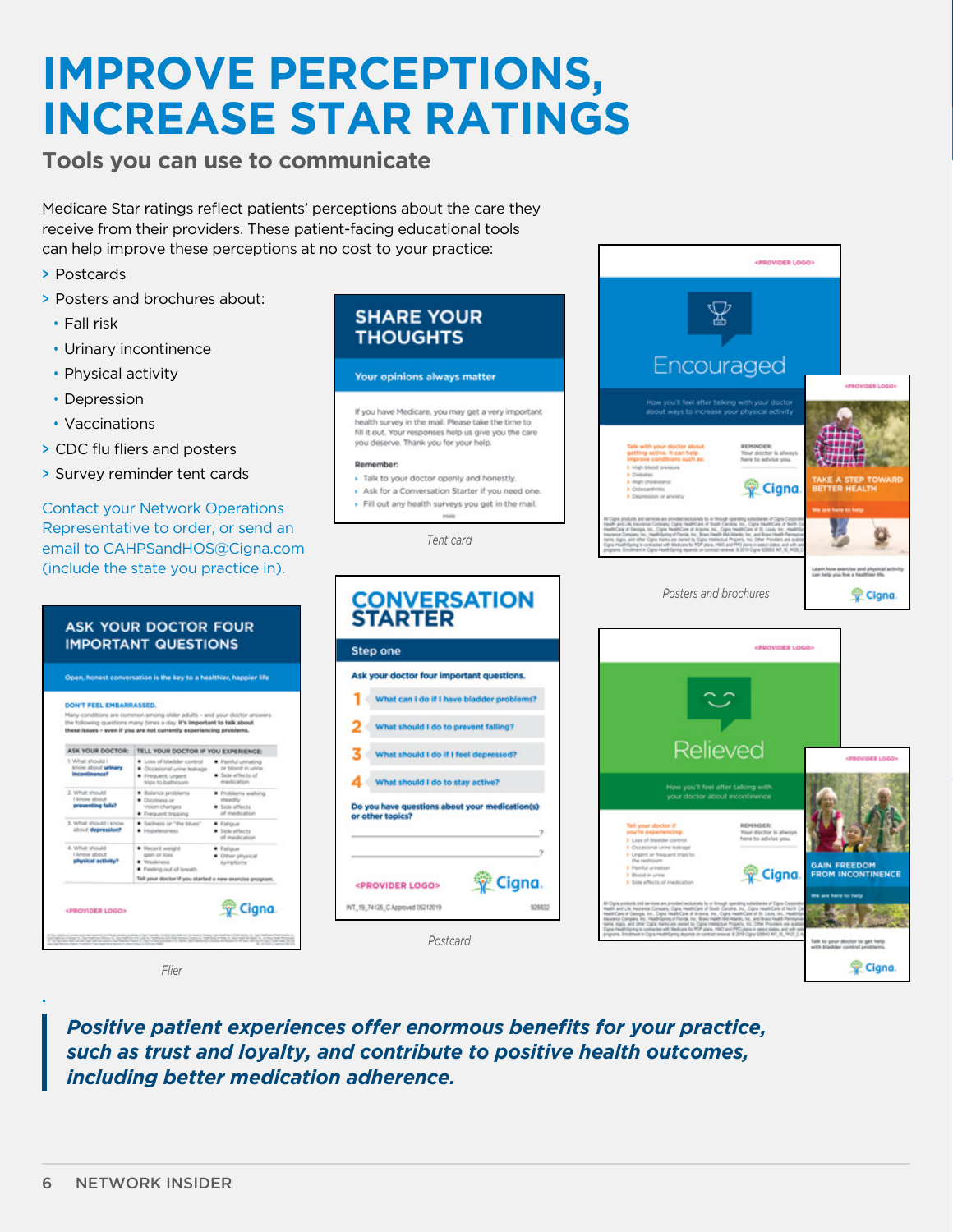# <span id="page-6-0"></span>**HELP PATIENTS FIND YOU**

#### **Is your Cigna Medicare Provider Directory listing up to date?**

This is how our Medicare patients find you and see if you're accepting new patients. Pick one of these three easy choices to update your listings:

#### 1 **The Council for Affordable Quality Healthcare (CAQH)**

> If you're enrolled with CAQH, update your listing at **[proview.caqh.org/PO](https://proview.caqh.org/PO)** or by calling **1-888-600-9802**.

#### 2 **[CignaMedicare.com](http://CignaMedicare.com)**

- > Visit **[CignaMedicare.com](http://CignaMedicare.com)** > Find a Doctor and enter your name.
- > To update your listing, click on Report incorrect information, enter your contact information in the comments field and submit.

#### 3 **Email or fax your market representative**

| LISTING:                                     | <b>EMAIL:</b>                    | FAX:                        |
|----------------------------------------------|----------------------------------|-----------------------------|
| AL, GA, NC, SC, FL, MS                       | ALPDVTeam@Cigna.com              | 1-877-720-3859              |
| <b>AZ</b>                                    | AZMA_PDV@Cigna.com               | 1-888-230-7302              |
| CO                                           | CoDocs@Cigna.com                 | 1-855-595-2211/860-907-8933 |
| IL.                                          | IL-PDV@Cigna.com                 | 1-855-595-2211/860-907-8933 |
| <b>KC</b>                                    | KC-PDV@Cigna.com                 | 1-855-595-2211/860-907-8933 |
| <b>MAPA</b>                                  | MAPA_PDV_Team@Cigna.com          | 1-866-790-8599              |
| <b>TN</b>                                    | TNDocs@Cigna.com                 | 1-855-595-2211/860-907-8933 |
| <b>TX Medicare</b><br><b>Advantage Plans</b> | TX_PDV_Team@Cigna.com            | 1-855-694-2717              |
| <b>Medicaid and</b><br><b>MMP Plans</b>      | ProviderDataValidation@Cigna.com | 1-877-440-9336              |



### **CIGNA'S QUALITY OF CARE REVIEW Help with swift resolution of patient grievances**

Patient grievances are evaluated by Cigna's Quality of Care (QOC) review team. Here are a few things you should know:

- > Grievances are based on patients' perceptions of the care/services they experienced.
- > CMS mandates all cases be reviewed and closed within 30 days. Therefore, if you receive a request for medical records, be sure to submit the requested information as soon as possible. We'll make up to three medical record requests before closing a case.
- > All QOC cases are confidential and peer-review protected.